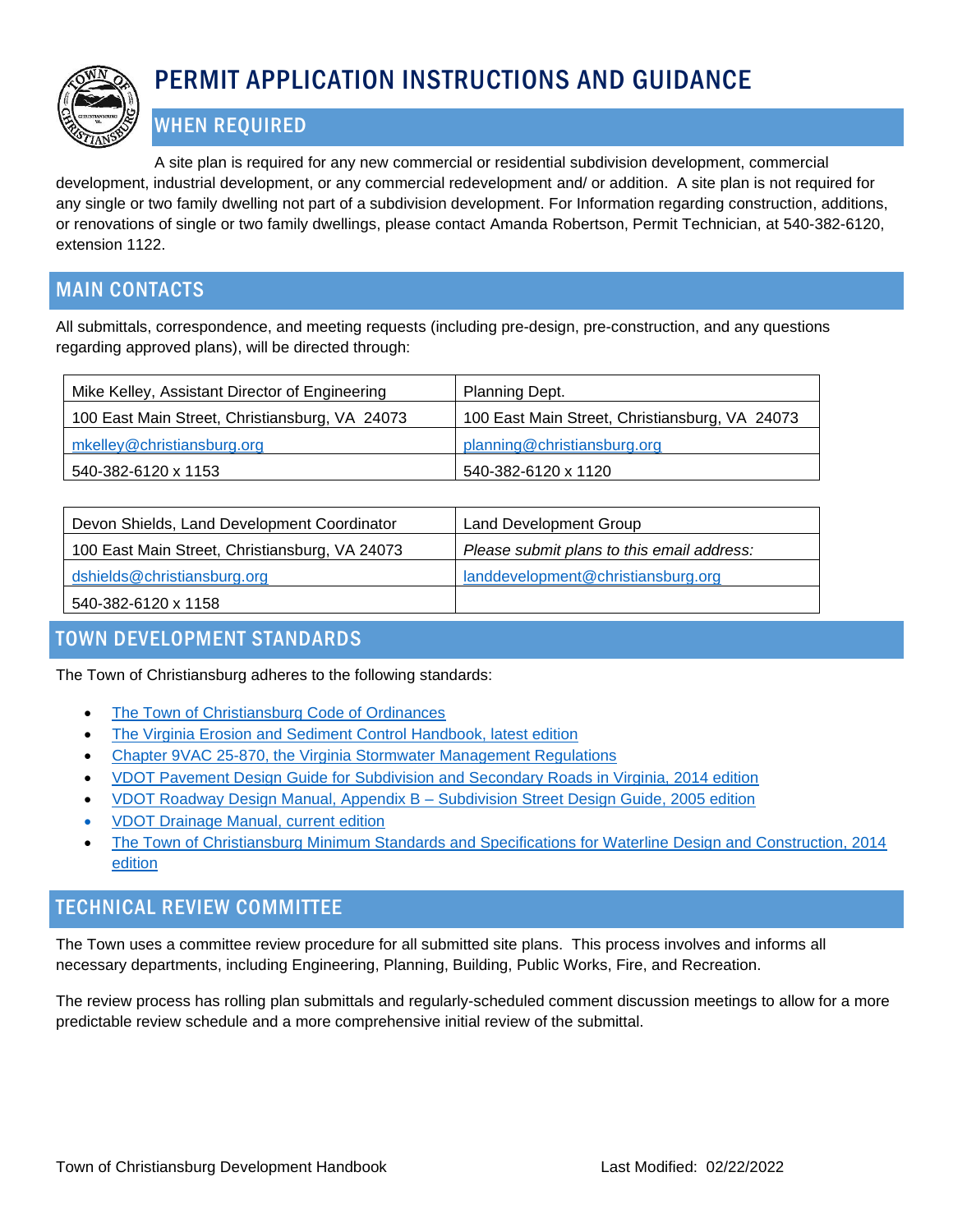| Event                                                                                                                                                                                                      | <b>Timeframe</b>                                                                                         |
|------------------------------------------------------------------------------------------------------------------------------------------------------------------------------------------------------------|----------------------------------------------------------------------------------------------------------|
| <b>Pre-Application Meetings</b>                                                                                                                                                                            | Strongly recommended; call to schedule during<br>conceptual design. There is no fee for this<br>meeting. |
| Plan Submittal/resubmittal                                                                                                                                                                                 | Rolling – submit at your convenience                                                                     |
| All internal staff comments will be sent to<br><b>Engineering Department Executive Assistant</b>                                                                                                           | Wednesday preceding TRC meeting                                                                          |
| Comment letter completed and sent to applicant                                                                                                                                                             | Friday preceding TRC meeting                                                                             |
| TRC meeting agenda sent to applicant                                                                                                                                                                       | Monday preceding TRC meeting                                                                             |
| Technical Review Committee (TRC) meeting;<br>(Designers with plans in review are encouraged<br>to attend. Applicant Edits/Corrections can begin<br>following this meeting)                                 | Every other Wednesday                                                                                    |
| Questions regarding comment letter will be<br>received by staff via phone or email                                                                                                                         | Any time                                                                                                 |
| Notes: (1) All other submittals will follow same process until final plan approval. (2) Resubmittal plan<br>comments will be discussed at TRC meeting. (3) All town projects will follow the same process. |                                                                                                          |

\*There may be exceptions to the process, an example would be a large industrial prospect.

### TECHNICAL REVIEW COMMITTEE CALENDAR

The current calendar reflecting actual review dates/deadlines can be found at:

<https://www.christiansburg.org/1396/Plan-Review-TRC-Calendar>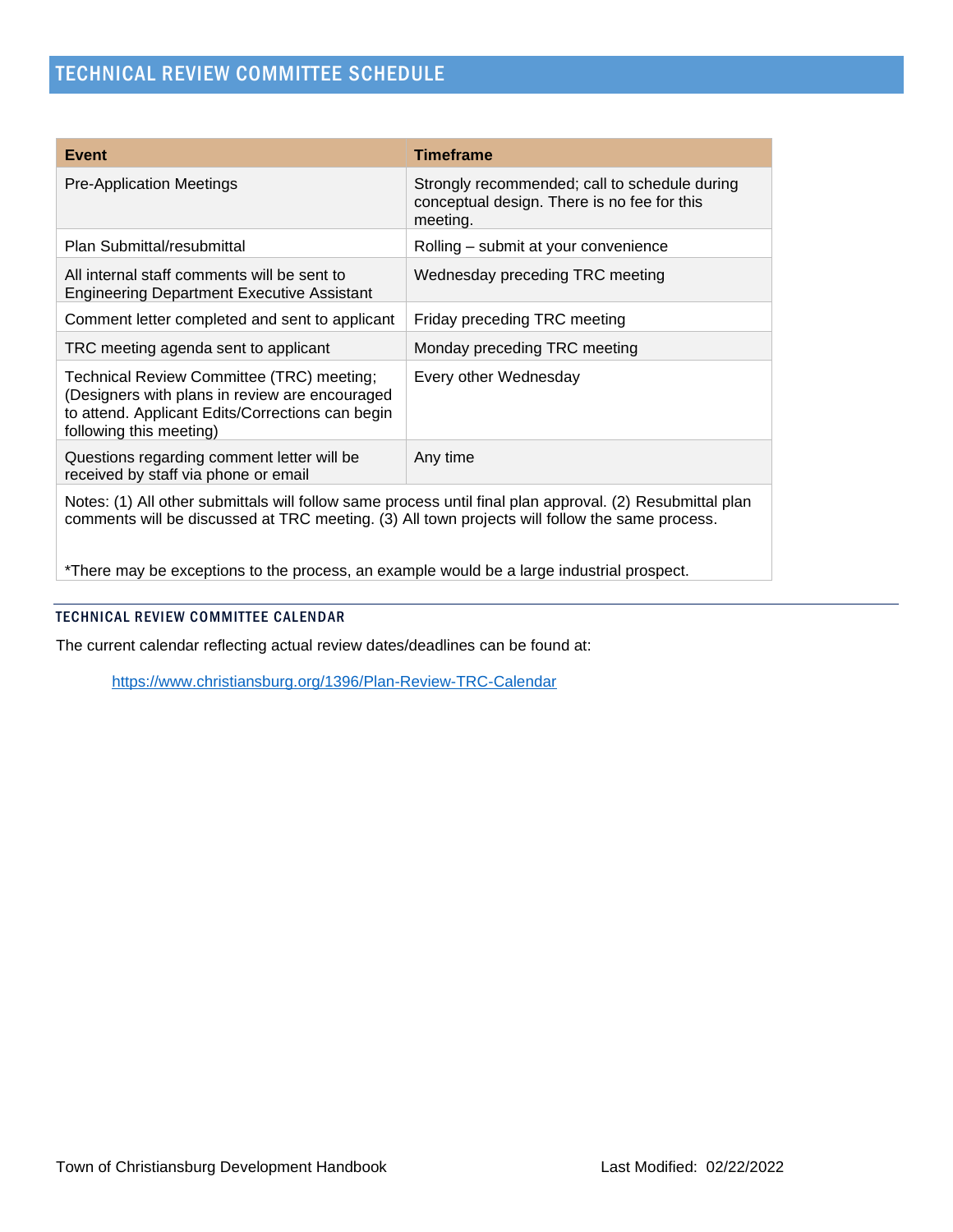### PRE-APPLICATION

A pre-application meeting with Engineering and Planning staff is recommended to discuss your development, gain an understanding of requirements, identify issues, and create a process timeline. These meetings should be scheduled during the conceptual design phase of the project. These meetings are provided free of charge.

### FIRST SUBMITTAL (NEW PROJECT) REQUIREMENTS

At the time of the initial submittal the following items are required:

### SITE PLAN REVIEW FEE

A site plan review fee of \$250.00 + \$50 per site acre (rounded up to the nearest acre) must be paid to the Town.

#### VSMP FEE

The first half of any required VSMP fee must be paid per the Town of Christiansburg VSMP fee schedule. Please contact Devon Shields [\(dshields@christiansburg.org\)](mailto:dshields@christiansburg.org) with any questions regarding fees.

#### **CHECKLIST**

The design engineer must complete and submit the Development Review Sufficiency Checklist and Preliminary Plat Sufficiency Checklist (if applicable).

#### NARRATIVE/CALCULATIONS

The designer must submit certified electronic copies of the design narrative and calculations.

#### PLAN SETS

The designer must submit digital plans to [landdevelopment@christiansburg.org.](mailto:landdevelopment@christiansburg.org) Digital Plans are required to be signed and sealed and must be submitted in a .pdf format. Please contact the Land Development Coordinator, Devon Shields [\(dshields@christiansburg.org\)](mailto:dshields@christiansburg.org), with any questions regarding plans submittals. These plans must use the Town of Christiansburg Standard Cover Sheet, available here: [Town Site Plan Cover Sheet.](http://www.christiansburg.org/DocumentCenter/View/7248/Town---Site-Plan-Cover-Sheet---REV-2018-02-21) If utilities infrastructure is to be dedicated to the Town, the standard detail sheets located at<http://www.christiansburg.org/index.aspx?NID=491> must be used.

#### DRAFT REGISTRATION STATEMENT

The designer must complete and submit a draft Registration Statement no later than the second submittal.

#### PRELIMINARY PLAT

If applicable, the designer must submit the associated preliminary plat in concert with the site plan no later than the second submittal.